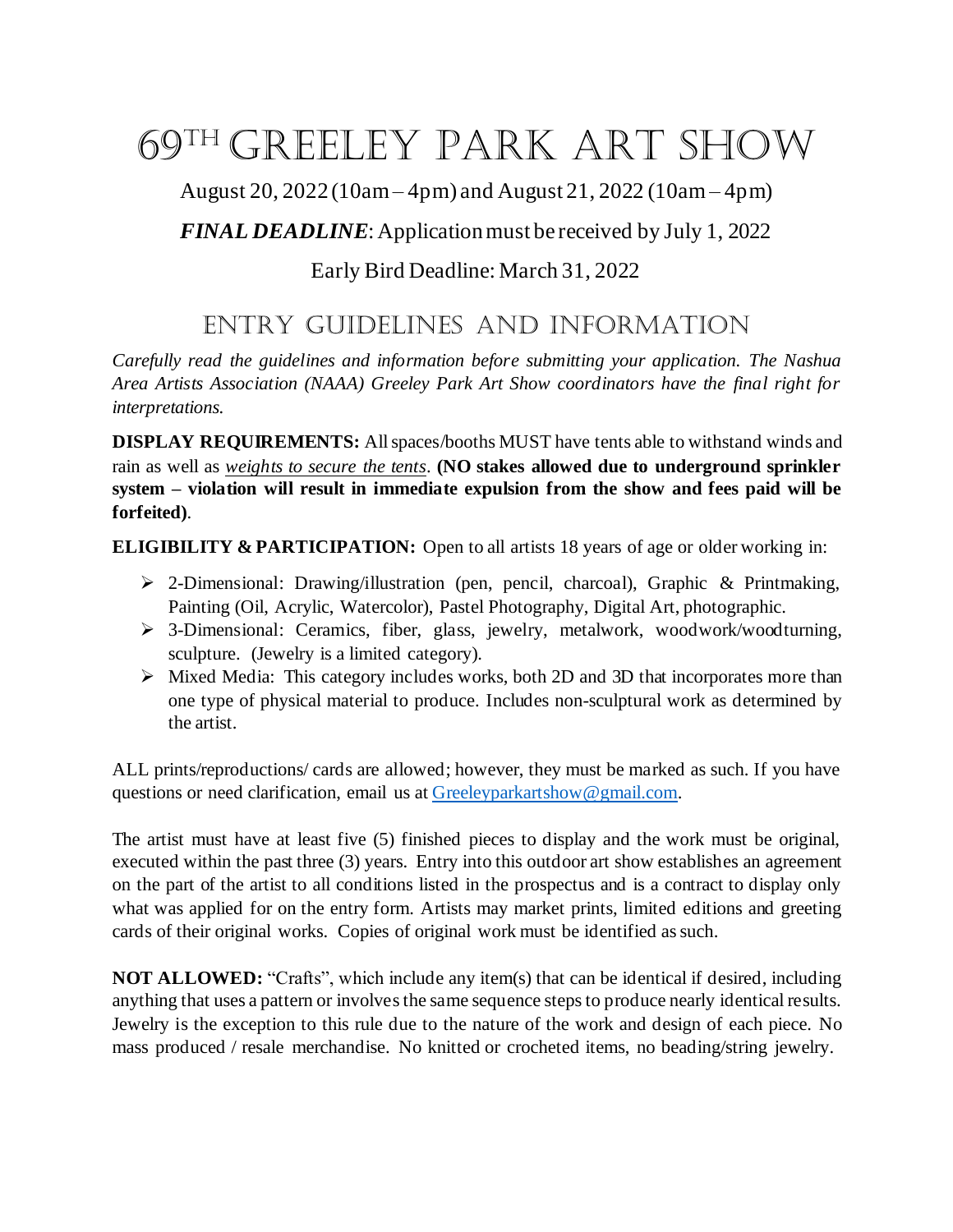Per the NAAA and city ordinance, artists cannot display artwork with mature or adult content as this is a family event ......NO NUDES

**JURYING and JURY FEE:** \$25 - A non-refundable jury fee must be enclosed with all applications meeting the following requirements.

- ➢ ALL new applicants to the Greeley Park Art Show; or,
- $\triangleright$  any applicant who has not participated in the Greeley Park Art Show in the last two (2) years  $(67<sup>th</sup> (2020)$  and  $68<sup>th</sup> (2021)$ ).
- $\triangleright$  Send four (4) pictures of your artwork AND one (1) picture of your booth/display set-up. These can be sent via email to: Greeleyparkartshow@gmail.com

**BOOTH SPACE & INSTALLATION:** To request a particular location, be sure to apply before May 31, 2022. Volunteers get first choice of location. We cannot guarantee that all requests will be honored but will consider them on a first-come basis. Booth size is 10 feet x 10 feet. The NAAA provides only the space. Artists are responsible for their own tents, racks, walls, etc. All show registrants are expected to be ready for business at 10:00 a.m. each day and staff their booth through 4:00 p.m. both days. Tents are required to display due to the nature of this show in order to protect the artwork from any form of precipitation. Only the Greeley Park Art Show Coordinators can dismiss artists due to inclement weather; artists are not permitted to leave early and must be open for business for the entire length of the show. Due to the undergrounds sprinkler system, **stakes are NOT allowed to secure tents**. Any violation of securing tents will be immediate expulsion from the show. Parking for artists is available in lots after load-in, but parking on Concord Street is reserved for show visitors. No vehicles are allowed on the grass at any time.

**CREDITS/REFUNDS:** Refunds for cancellations, less a Twenty-Five Dollar (\$25.00) processing fee, will be issued up to forty-five (45) days prior to show date. Cancellations **must** be made in writing (email preferred) and received in our offices as per the dates outlined above. In this case, July 6, 2022 would be considered the deadline date for the NAAA offices to receive the cancellation notice. If cancellations are requested with the forty-five (45) period prior to August 20, 2022, said jury fees and booth fees will be applied to the following year. If the Nashua Area Artists Association cancels due to any unforeseen circumstances, all booth fees and option fees will be fully refunded. Jury fees and membership fees will NOT be refunded.

**WEATHER:** The Greeley Park Art Show is held outdoors and goes on rain or shine. No credits or refunds will be issued if show is affected by forces of nature beyond our control. Please check our website or contact the coordinators at Greeleyparkartshow@gmail.com for updates on cancellations resulting from severe weather such as, hurricanes, tornados, flooding, etc. Please note, we will not cancel a show unless informed by state, city or local officials that it will be in the best interest of safety for all. If it looks like it is going to rain, we will not call a show prior to the event. It will be at the show coordinator's discretion on site at the time.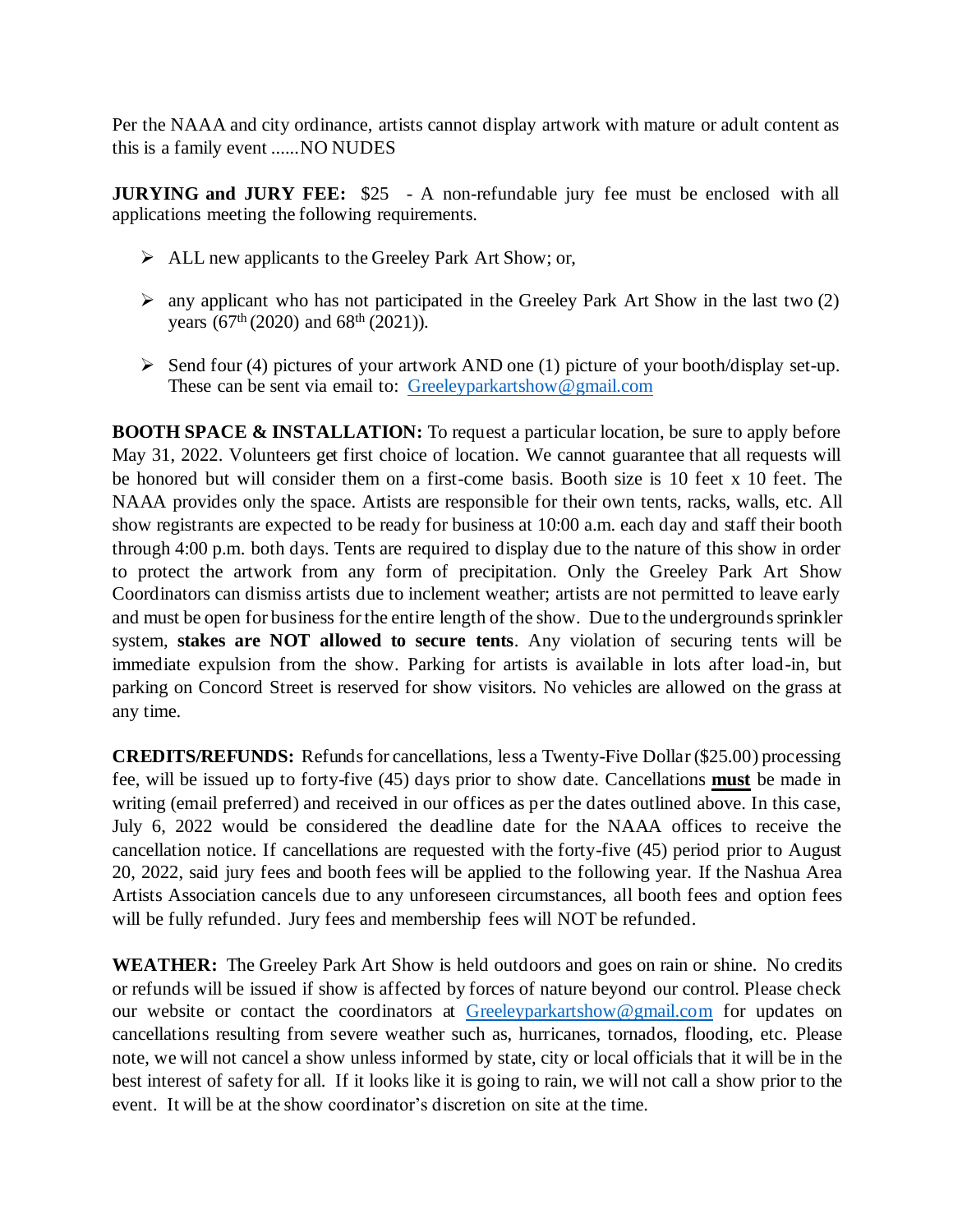**FEATURED ARTIST:** \$35, \$45, \$55 - If you would like to be featured in the Greeley Park Art Show Brochure, which is distributed to hundreds of visitors over the two-day show, submit the fee, your photo or a photo of your artwork, and/or a biography or artist statement for publication in the art show brochure. \$35 for a business card sized ad (you may use your business card for convenience); \$45 for half-page; and, \$55 for full page. All information MUST be submitted by July 1, 2022 to Greeleyparkartshow@gmail.com. NOTE: If materials/info is not submitted by the date noted above, the artist will not be featured in the brochure and forfeits the fee.

**SOLICITATION:** Exhibitors are present at our show for the purpose of representing their work. For that reason, no exhibit, or their representatives, will engage in any type of solicitation of any products, supplies, etc. during the course of the show. Failure to comply could cause possible expulsion from the show.

**SECURITY, LIABILITY & SALES:** The NAAA retains security services over Friday and Saturday nights, but property left at the site remains the responsibility of the artist. The NAAA is not responsible for any loss or damage to artist property during the dates of the show and makes no guarantees of foot traffic or art sales during the event. We do not recommend leaving artwork overnight.

**VOLUNTEER:** We are also looking for artists willing to help with different aspects of the show and to also give demonstrations throughout the day. If you are interested in helping please email Greeleyparkartshow@gmail.com.

**Please sign the General Release on the following page and include it with your application.**

#### **ONLINE SUBMISSION OF APPLICATION WILL BE CONSIDERED AS A "SIGNED" GENERAL RELEASE.**

#### **Checklist:**

- □ Signed Application (only paper application submission)
- □ Signed General Release (only paper application submission)
- $\Box$  Check payable to NAAA
- □ Separate check for Jury Fee, if applicable (remember to send photos of work and booth/display set-up.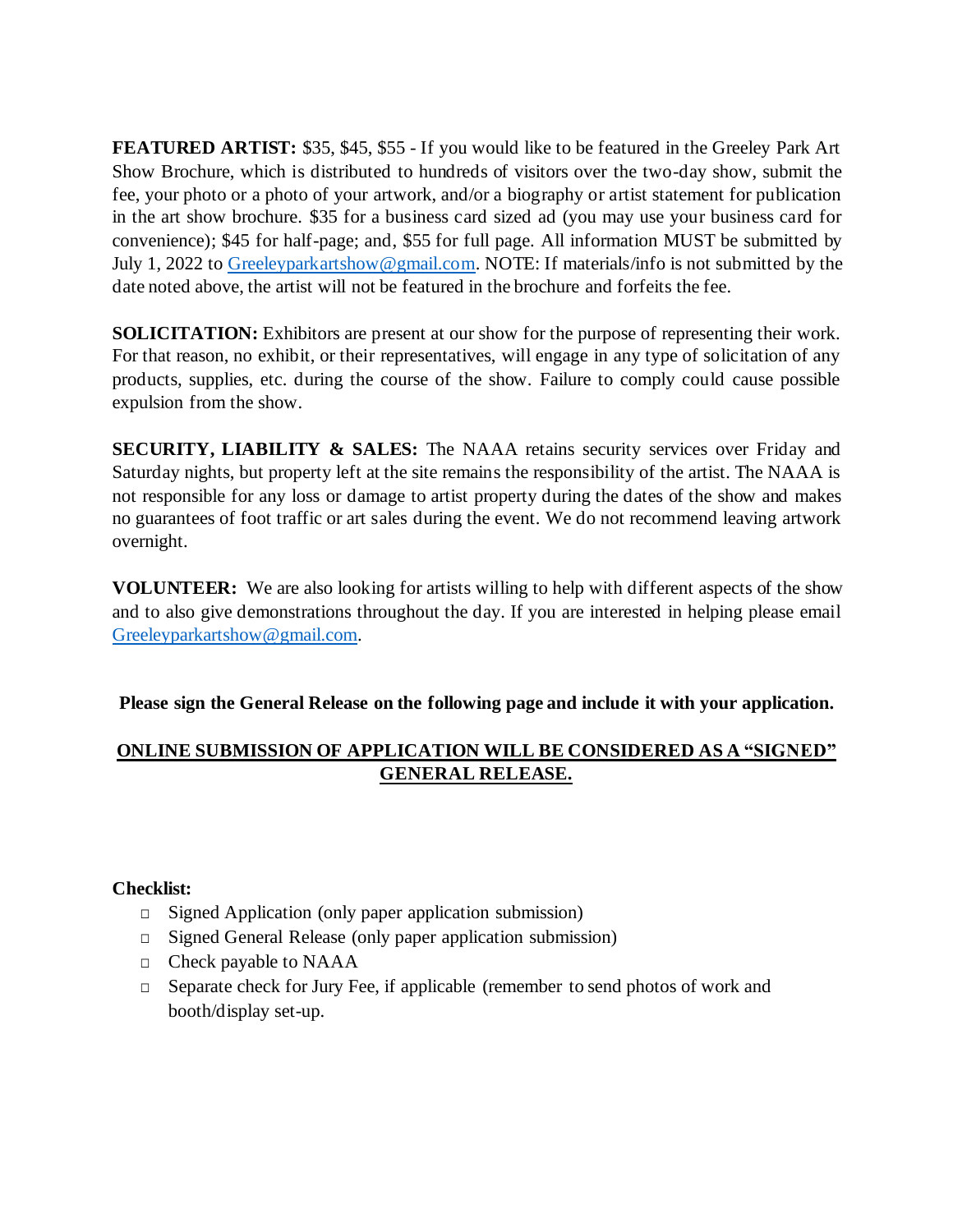#### **GENERAL RELEASE:**

The undersigned (or online submission of application implies receipt and understanding of these guidelines) does hereby discharge, release and hold harmlessthe Nashua Area Artists' Association (all city, property owners and associations) and all co-sponsors from any and all manner of action, suits, damages or claims whatsoever arising from any loss or damages or claims, to the person or property of the applicant while participating in this event, and hereby consents to the enforcement of above guidelines. Applicant artist hereby certifies that all work displayed is an original work created by the applicant artist. Applicant artist also understands that any mass-produced items on display can cause expulsion from the show or future shows. The NAAA also has your permission to publish photographs or videos taken of your booth, work and photos of you during the event for purposes related to promotion of the event, past or future.

Date: \_\_\_\_\_\_\_\_\_\_\_\_\_\_\_\_\_\_\_\_\_\_\_\_\_, 2022

Signature of Artist

*Enclose with Application and applicable fees.*